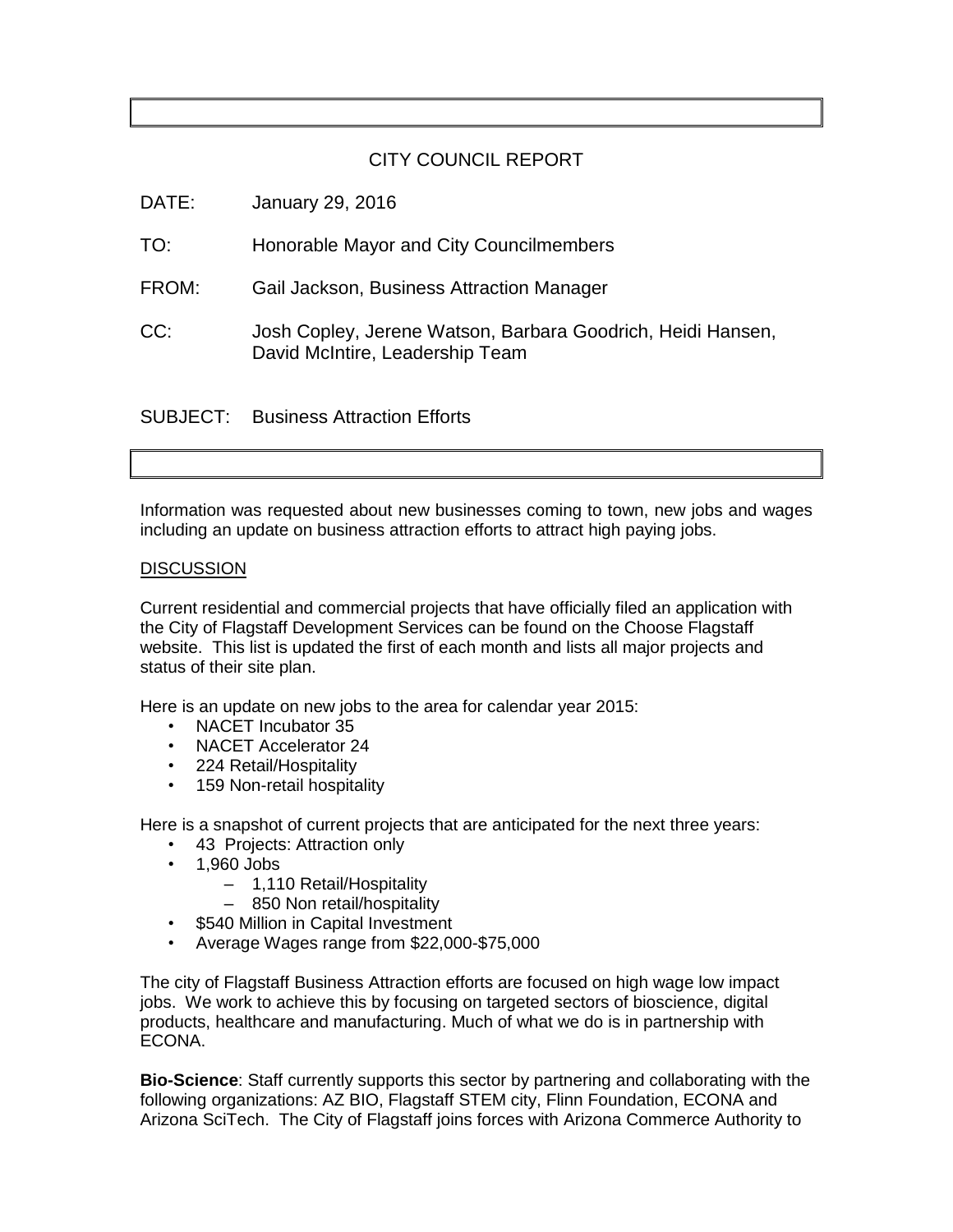attend the annual International Conference on Bio Convention. At this show we promote the state of Arizona's biotech industry which includes health care, while meeting with companies that may be interested in locating their BIO related business to Arizona. **Digital Products:** Staff works with the Greater Flagstaff Chamber of Commerce and local companies to learn more about the needs of this sector. Staff attended the Consumer Electronic Show to attract digital minded workforce and new companies. **Manufacturing:** Staff regularly meets with the local manufacturers to learn more about their needs to be more successful within their business model. Staff will attend the Medical Design and Manufacturing expo. At this show, we will have an opportunity to interact with over 2,000 innovative suppliers that are demonstrating groundbreaking technologies. This also provides the opportunity to identify businesses that will enhance supply chains or complements existing business.

**Retail:** Although retail is not perceived as producing high wage jobs, it is a significant contributor to the Flagstaff economy and often the highest generator of sales tax to the city of Flagstaff's tax base. Staff attends the annual International Council of Shopping Centers Convention. This once a year event is an opportunity for staff to connect with developers, retailers, and brokers to promote the retail options available in Flagstaff.

All prospects from trade shows, or businesses that express an interest in Flagstaff, are provided staff support in understanding the market and development dynamics in the community.

## RECOMMENDATION / CONCLUSION

This report is for information only.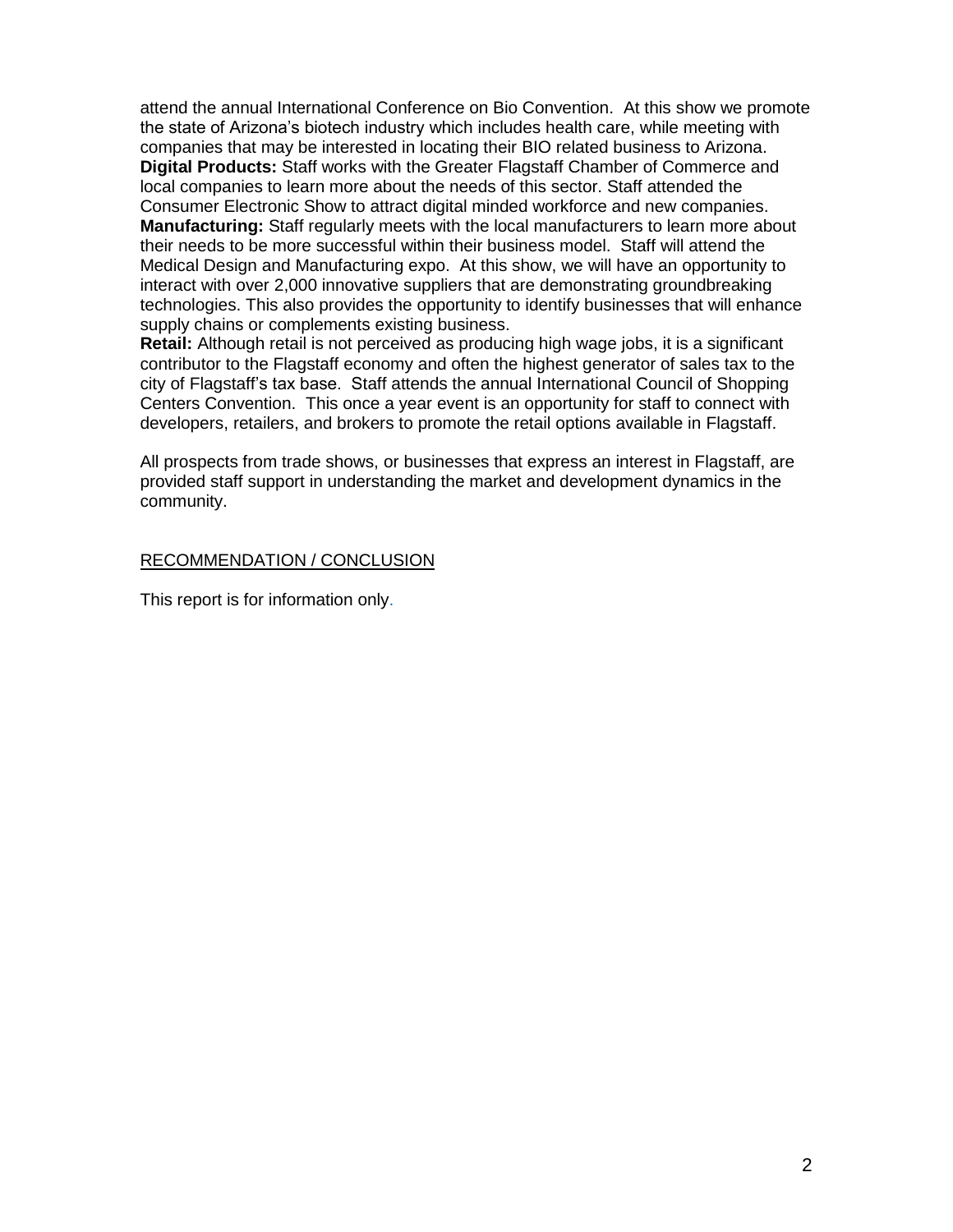

## **CURRENT MAJOR DEVELOPMENT PROJECTS City of Flagstaff BY TYPE**

| <b>Project Name</b>                                               | <b>Address</b>         | Planning/Engineering<br>Project Manager | Site<br>Acreage | <b>Building</b><br>Sq Ftge | Lots/Units/<br>Rooms | Zoning         | <b>Status</b>             |
|-------------------------------------------------------------------|------------------------|-----------------------------------------|-----------------|----------------------------|----------------------|----------------|---------------------------|
| <b>COMMERCIAL</b>                                                 |                        |                                         |                 |                            |                      |                |                           |
| Clean Freak Car Wash                                              | 1734 E Route 66        | jullickson / McNamai                    | 1.96            | 5.600                      | $\mathbf 0$          | HC             | Pending                   |
| CVS Pharmacy2                                                     | 700 S Milton Rd        | Gullickson / Cole                       | 1.67            | 13,000                     | $\mathbf 0$          | HC             | Pending                   |
| Dutch Bros. Coffee                                                | 301 S Regent           | Averitt / Hagin                         | 0.68            | 480                        | $\mathbf 0$          | HC             | <b>Under Construction</b> |
| East Hotel                                                        | 1000 N Country Club Dr | Kulina / Cole                           | 2.30            | 55,020                     | 0                    | HC             | Approved                  |
| <b>Flagstaff Subaru</b>                                           | 4910 E Market Place Dr | Averitt / G Miller                      | 6.77            | 31,683                     | 0                    | HC             | <b>Under Construction</b> |
| Harkins Theater - Village at Flagstaff Mall II 4751 E Marketplace |                        | Antol / G Miller                        | 41.11           | 114,008                    | $\mathbf 0$          | HC             | <b>Under Construction</b> |
| Marriot Residence Inn                                             | 100 N Humphreys St     | Averitt / Cole                          | 1.46            | 63,644                     | $\mathbf 0$          | <b>CB</b>      | Approved                  |
| Maverik2                                                          | 4190 E Butler Ave      | Averitt / G Miller                      | 1.30            | 4.790                      | $\mathbf 0$          | <b>SC</b>      | Approved                  |
| Raising Cane's                                                    | 1551 S Milton Ave      | Averitt / Cole                          | 0.68            | 2,989                      | $\mathbf 0$          | HC             | <b>Under Construction</b> |
| <b>Storm Auto Glass</b>                                           | 3130 E Route 66        | Antol / Cole                            | 0.17            | 2,710                      | $\mathbf 0$          | HC             | <b>Under Construction</b> |
| The Trax - Hyatt Place & Hyatt House Hotel 2511 E Route 66        |                        | Averitt / Hagin                         | 4.70            | 120,000                    | 0                    | HC             | Approved                  |
| The Trax - Station at Route 66                                    | 2499 E Route 66        | Averitt / McNamara                      | 1.30            | 3.600                      | $\mathbf 0$          | HC             | Approved                  |
| The Trax* - Commercial Subdivision                                | 2499 E Route 66        | Averitt / G Miller                      | 36.70           | 250,000                    | $\mathbf 0$          | HC             | <b>Under Construction</b> |
| <b>Welbrook Skilled Nursing</b>                                   | 1600 N Gemini Dr       | Antol / Cole                            | 3.06            | 34,500                     | $\mathbf 0$          | <b>HR</b>      | Approved                  |
| <b>West Hotel</b>                                                 | 980 N Country Club Dr  | Kulina / Cole                           | 2.00            | 65,175                     | 0                    | HC             | Approved                  |
| <b>Commercial Development Totals</b>                              |                        |                                         | 105.86          | 767,199                    | $\mathbf 0$          |                |                           |
| <b>INDUSTRIAL</b>                                                 |                        |                                         |                 |                            |                      |                |                           |
| <b>Pat-Nel Industrial Center</b>                                  | 300 S Babbitt Dr       | Averitt / Gmiller                       | 3.73            | 27,000                     | $\mathbf 0$          | LI             | Approved                  |
| WL Gore - Kendrick Peak Expansion                                 | 4100 W Kilte Ln        | Antol / Cole                            | 134.00          | $\mathbf 0$                | $\mathbf 0$          | County         | Approved                  |
| <b>Industrial Development Totals</b>                              |                        |                                         | 137.73          | 27,000                     | $\mathbf 0$          |                |                           |
| <b>INSTITUTIONAL</b>                                              |                        |                                         |                 |                            |                      |                |                           |
| Buffalo Park*                                                     |                        | Antol / G Miller                        | 26.03           | $\mathbf 0$                | $\mathbf 0$          | R <sub>1</sub> | Pending                   |
| City of Flagstaff Municipal Court Expansion 15 N Beaver St        |                        | Kulina / McNamara                       | 0.46            | 32,193                     | $\mathbf 0$          | <b>CB</b>      | Pending                   |
| Guadalupe Park*                                                   | 805 W Clay Ave         | Antol / G Miller                        | 1.07            | $\Omega$                   | $\mathbf 0$          | HC             | Pending                   |
| Highland Ave*                                                     |                        | Antol / G Miller                        | 5.31            | $\mathbf 0$                | $\mathbf 0$          | HC             | Pending                   |
| McAllister Ranch Public Works Yard*                               | 3200 W Route 66        | Averitt / Hagin                         | 44.01           | $\mathbf 0$                | 0                    | County         | Approved                  |
| Observatory Mesa*                                                 |                        | Antol / G Miller                        | 2,253.20        | $\mathbf 0$                | $\mathbf 0$          | <b>RR</b>      | Pending                   |
| Picture Canyon*                                                   |                        | Antol / G Miller                        | 477.80          | $\Omega$                   | $\Omega$             | <b>RR</b>      | Pending                   |
| San Francisco de Asis Church/School*                              | 1600 E Route 66        | Kulina / Cole                           | 28.00           | 84,650                     |                      | <b>HR</b>      | <b>Under Construction</b> |
| Schultz Y*                                                        | 3620 W Schultz Pass Rd | Antol / G Miller                        | 20.00           | $\mathbf 0$                | 0                    | County         | Pending                   |
| <b>Institutional Development Totals</b><br><b>MIXED-USE</b>       |                        |                                         | 2.855.88        | 116.843                    | $\mathbf 0$          |                |                           |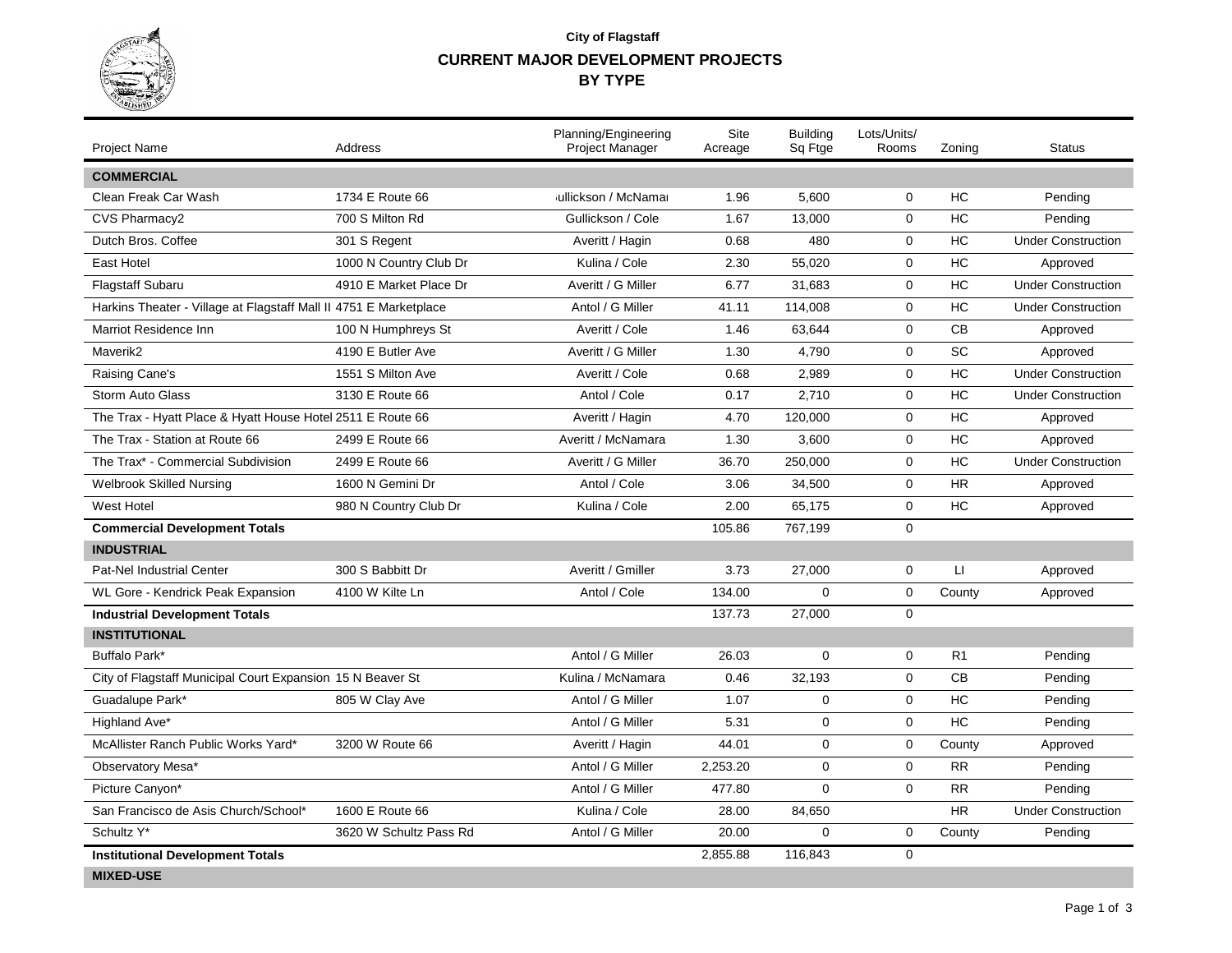| <b>Project Name</b>                       | Address                        | Planning/Engineering<br>Project Manager | Site<br>Acreage | <b>Building</b><br>Sq Ftge | Lots/Units/<br>Rooms | Zoning         | <b>Status</b>             |
|-------------------------------------------|--------------------------------|-----------------------------------------|-----------------|----------------------------|----------------------|----------------|---------------------------|
| Country Club/I-40 Mixed Use Subdivision   | 1201 N Country Club Dr         | Kulina / Cole                           | 95.00           | 250,000                    | 0                    | HC             | <b>Under Construction</b> |
| Juniper Point TND Development*            | 1800 E John Wesley Powell Blvd | jullickson / McNamar                    | 318.65          |                            | 2,070                | <b>TND</b>     | Pending                   |
| Mill Town*                                | 1801 S Milton Rd               | Kulina / Cole                           | 17.60           | 59,400                     | 235                  | HC             | Pending                   |
| The Hub on Campus Flagstaff*              | 17 S Mikes Pike                | Kulina / McNamara                       | 2.39            | 13,781                     | 244                  | T <sub>5</sub> | Pending                   |
| The Lofts of Flagstaff                    | 555 W Forest Meadows           | Antol / G Miller                        | 6.08            | 12,240                     | 227                  | HC             | <b>Under Construction</b> |
| The Standard at Flagstaff Apartments      | 824 W Route 66                 | Kulina / McNamara                       | 4.81            | 17,850                     | 245                  | <b>HC</b>      | Approved                  |
| Timber Sky*                               | 3501 W Route 66                | Antol / Cole                            | 197.58          | 0                          | 1,300                | County         | Pending                   |
| <b>Mixed-Use Development Totals</b>       |                                |                                         | 642.11          | 353,271                    | 4,321                |                |                           |
| <b>OFFICE</b>                             |                                |                                         |                 |                            |                      |                |                           |
| <b>Flagstaff DES Multi Service Center</b> | 1701 N Fourth St               | Averitt / Cole                          | 6.54            | 50,000                     | 0                    | HC             | <b>Under Construction</b> |
| Guardian Ambulance Aux Building           | 1901 N Gemini Dr               | Gullickson / Cole                       | 3.10            | 16,250                     | $\mathbf 0$          | R&D            | <b>Under Construction</b> |
| <b>Office Development Totals</b>          |                                |                                         | 9.64            | 66,250                     | 0                    |                |                           |
| <b>RESIDENTIAL</b>                        |                                |                                         |                 |                            |                      |                |                           |
| <b>Arrowhead Duplexes</b>                 | 1811 E. Arrowhead Ave.         | Kulina / Cole                           | 0.45            |                            | 21                   | HR             | <b>Under Construction</b> |
| <b>Arrowhead Lofts</b>                    | 1965 E Mountain View Ave       | Kulina / Cole                           | 1.39            | $\mathbf{0}$               | 48                   | <b>HR</b>      | Pending                   |
| <b>Camyrn Pines</b>                       | 4501 S Beulah                  | jullickson / McNamai                    | 59.10           | $\mathbf{0}$               | 123                  | R1             | Approved                  |
| Canyon Del Rio*                           | 3200 E. Butler Ave             | jullickson / McNamar                    | 86.00           |                            | 249                  | <b>MR</b>      | Pending                   |
| <b>Cedar Crest Expansion</b>              | 2251 N Izabel St               | Averitt / Cole                          | 5.53            | 7,102                      | $\mathbf 0$          | <b>HR</b>      | <b>Under Construction</b> |
| Coconino Ridge                            | 2705 E Telluride Dr            | Antol / Cole                            | 19.15           | 0                          | 35                   | R <sub>1</sub> | Pending                   |
| Equestrian Estates Tract A SFR Sub        | 2600 W Kiltie Ln               | Kulina / Cole                           | 14.40           | 0                          | 4                    | <b>RR</b>      | <b>Under Construction</b> |
| Estates at Pine Canyon Unit 5             | 3851 S Clubhouse Cir           | Gullickson / Cole                       | 29.95           | $\mathbf 0$                | 47                   | R1             | <b>Under Construction</b> |
| <b>Fimbrez Estates SF Subdivision</b>     | 1350 W Lower Coconino Ave      | Averitt / Cole                          | 10.04           |                            | 6                    | ER             | Approved                  |
| Forest Springs Townhomes Unit 2           | 1115 N Flowing Springs Trail   | Averitt / G Miller                      | 15.10           | $\mathbf{0}$               | 70                   | <b>MR</b>      | <b>Under Construction</b> |
| <b>Marquardt Annexation</b>               | 4419 Mountain Meadow Dr        | Kulina / McNamara                       | 0.80            | 0                          | 1                    | County         | Pending                   |
| McMilan Mesa Village*                     | 1800 N Gemini                  | Antol / Cole                            | 0.00            | 0                          | 606                  | <b>RD</b>      | Pending                   |
| McMillan Mesa 1A                          | 1251 N Pine Cliff Dr           | Antol / Cole                            | 6.30            | 0                          | 23                   | R1             | Approved                  |
| <b>Mountain Trail Apartments</b>          | 927 W Forest Meadows           | Kulina / Cole                           | 7.34            | $\mathbf 0$                | 160                  | HC             | <b>Under Construction</b> |
| Oakwood Village II Maintenance Bldg       | 3400 S Kofa Dr                 | Averitt / Hagin                         | 5.92            | 2,300                      | 0                    | <b>MR</b>      | Approved                  |
| Oakwood Village IV Apartments             | 3770 S Yaqui Dr                | Kulina / Cole                           | 4.44            | 0                          | 40                   | <b>MR</b>      | Approved                  |
| Pine Canyon Gate*                         | 1200 E John Wesley Powell Blvd | Antol / Cole                            | 0.00            | $\Omega$                   | $\mathbf 0$          | R <sub>1</sub> | Approved                  |
| Pine Canyon Member Cabins                 | 3000 S Clubhouse Cir           | Antol / McNamara                        | 10.80           | 0                          | 4                    | R <sub>1</sub> | Pending                   |
| Pinnacle Pines TH Sub                     | 801 E. Zuni Dr.                | Kulina / G Miller                       | 40.00           |                            | 217                  | <b>MR</b>      | <b>Under Construction</b> |
| Pinnacle Pines TH Sub - Unit 2 Phase 1    | 800 E Sterling Ln              | Kulina / Hagin                          | 0.63            | 0                          | 8                    | <b>MR</b>      | <b>Under Construction</b> |
| Pinnacle Pines TH Sub - Unit 2 Phase 2    | 800 E Sterling Ln              | Kulina / Hagin                          | 18.60           | 0                          | 49                   | <b>MR</b>      | Approved                  |
| Presidio in the Pines SF/TH Sub*          | 2700 S Woody Mountain Rd.      | Kulina / R Miller                       | 82.13           |                            | 470                  | <b>HR</b>      | <b>Under Construction</b> |
| Presidio in the Pines Tract B TH Sub      | 2700 S Presidio Dr             | Kulina / Cole                           | 1.64            | 0                          | 14                   | HC             | <b>Under Construction</b> |
| Railroad Springs TH Sub*                  | 2600 W. Route 66               | Kulina / R Miller                       | 10.76           |                            | 132                  | HR             | <b>Under Construction</b> |